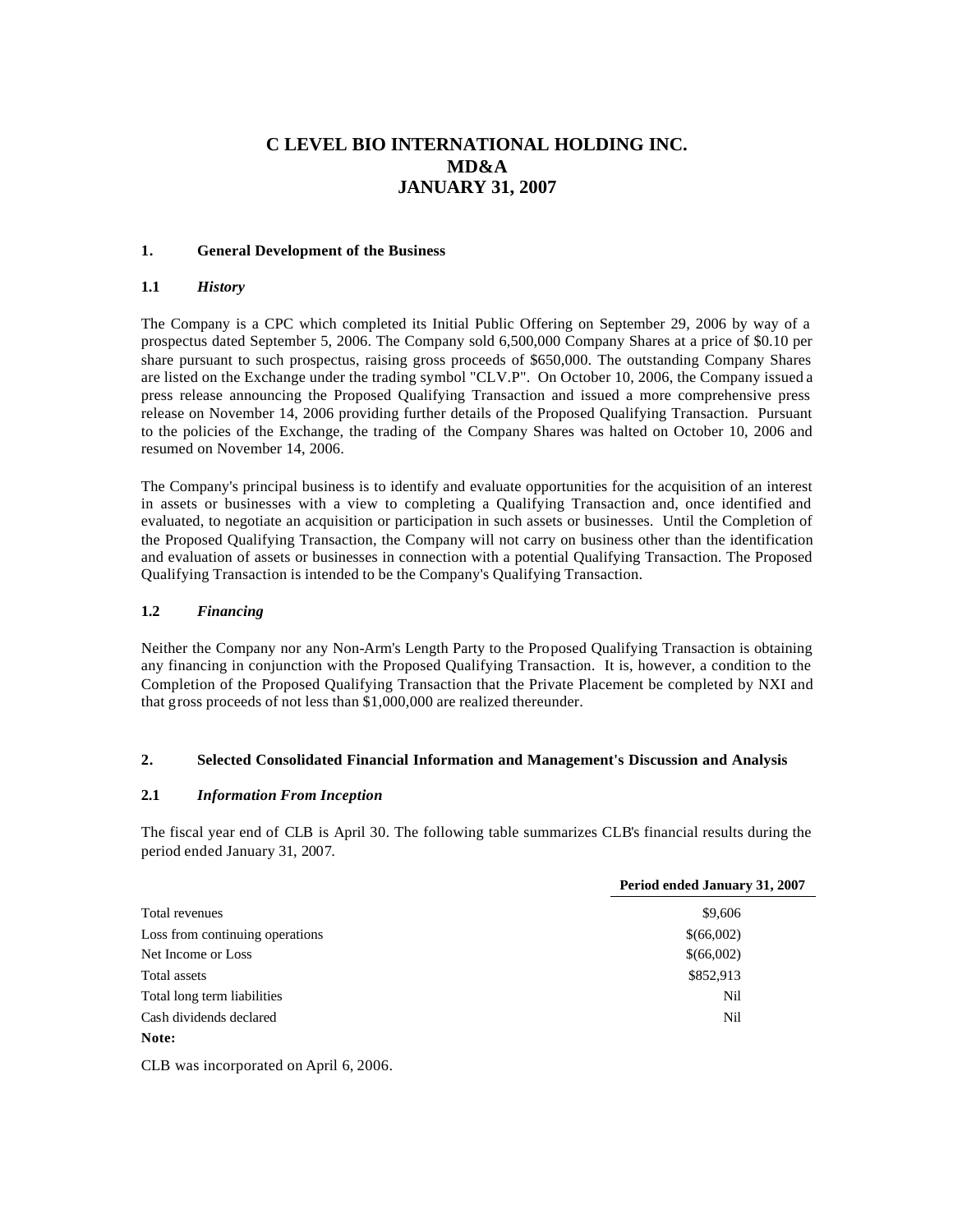# **2.2** *Management's Discussion and Analysis*

## *Overview*

This management's discussion and analysis ("**MD&A**") provides analysis of CLB's financial results for the six month period ended January 31, 2007. The following information should be read in conjunction with the unaudited consolidated financial statements of CLB for the period ended January 31, 2007 (and the notes thereto).

All statements in this MD&A, other than statements of historical fact, that address future acquisitions and events or developments that CLB expects to occur, are forward-looking statements. Although CLB believes the expectations expressed in such forward-looking statements are based on reasonable assumptions, such statements are not guarantees of future performance and actual results or developments may differ materially from those in the forward-looking statements. Factors that could cause actual results to differ materially from those in forward-looking statements include industry-related risks, regulatory approvals, continued availability of capital and financing and general economic, market or business conditions.

## *Liquidity and Capital Resources*

In order to provide the Company with a minimum of funds with which to identify and evaluate businesses or assets with a view of completing a Qualifying Transaction, the Company issued 10,000,000 Company Shares to its founders at a price of \$0.05 per share for gross proceeds of \$500,000. Subsequently, the Company closed its initial public offering on September 29, 2006 with an issue of 6,500,000 Company Shares at a price of \$0.10 per share for gross proceeds of \$650,000. C Level commenced trading on the TSX Venture Exchange on October 2, 2006 under the trading symbol "CLV.P".

The Company has not incurred costs other than those related to the inception of the Company, the issuance of shares and the listing on the TSX Venture Exchange. The costs paid or accrued as at January 31, 2007, include the following: audit and bookkeeping fees, legal fees and filing fees. The total costs related to the initial public offering were \$45,367 and there is \$836,341 being held in the bank.

## *Off Balance Sheet Arrangements*

As at January 31, 2007, CLB had no off balance sheet arrangements such as guaranteed contracts, contingent interests in assets transferred to an entity, derivative instrument obligations or any instruments that could trigger financing, market or credit risk to CLB.

## *Transactions with Related Parties*

The following related party transactions occurred in the normal course of business and are measured at the exchange amount:

- 1. Three shareholders of and one of the directors of the Company are partners of the law firm acting as legal counselors with regard to the public offering and the qualifying transaction;
- 2. Issuance costs include \$194,933 of fees for services rendered by the law firm; and
- 3. As at January 31, 2007, the accounts payable and professional fees include an amount of \$1,571 by a company held by a shareholder.

## *Disclosure of Outstanding Share Data*

For information regarding outstanding share capital of CLB, please see Note 3 of the unaudited financial statements of CLB for the period ended January 31, 2007.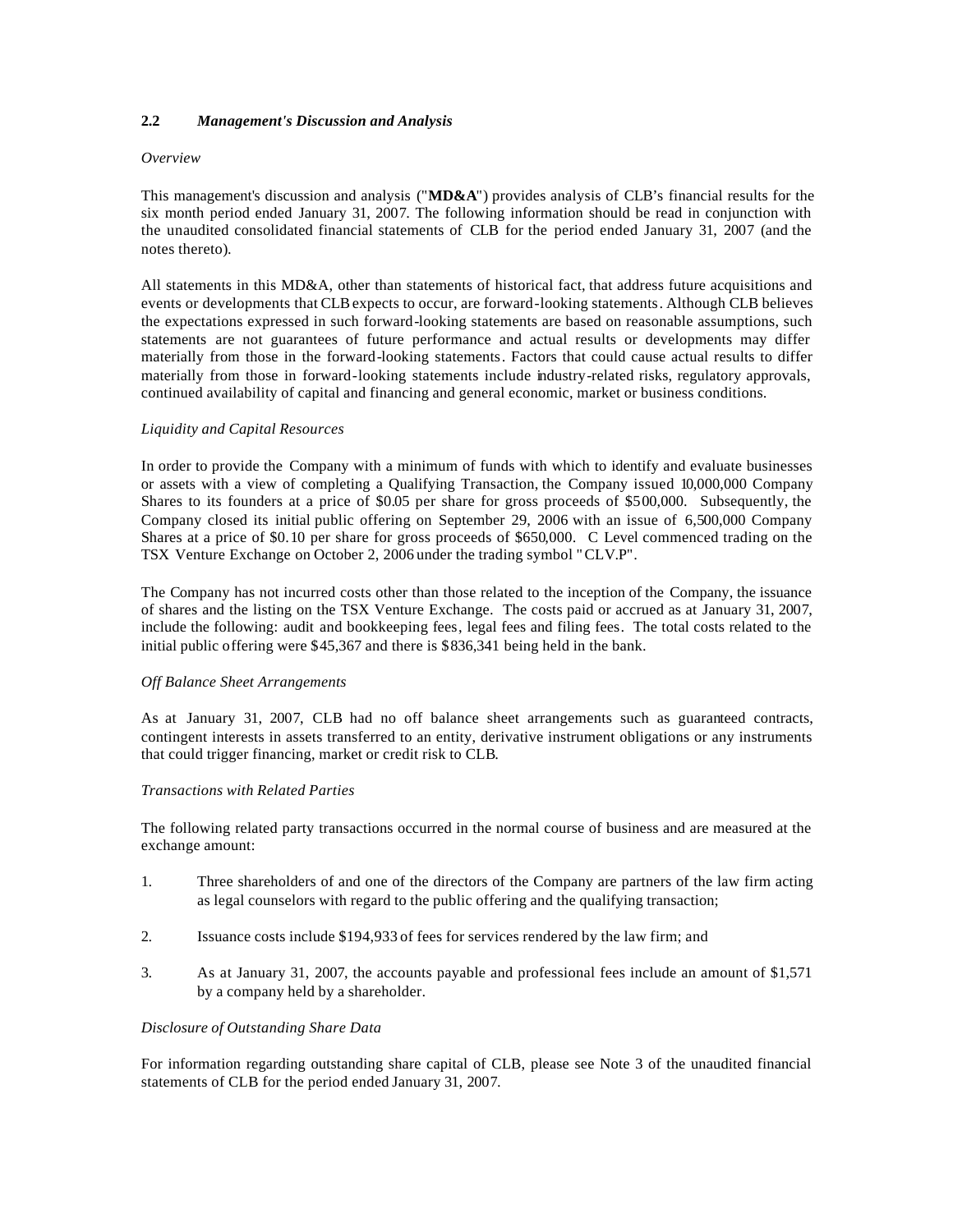## *Critical Accounting Estimates*

For information regarding critical accounting estimates used by CLB, please see Note 2 of the unaudited financial statements of CLB for the period ended January 31, 2007.

#### *Changes in Accounting Policies including initial Adoption*

CLB adopted the recommendations of the Canadian Institute of Chartered Accountants Handbook Section 3870, "Stock-based Compensation and Other Stock-based payments " which recommends the fair valuebased method of accounting for stock-based transactions.

CLB has elected to adopt the fair value method using the Black-Scholes model for all stock-based payments made to both employees and non-employees on a prospective basis and are recorded in operations over their vesting periods.

#### *Financial Instruments and Other Instruments*

CLB's financial instruments consist of cash and cash equivalents, accounts and other receivables, accounts payable, mortgages and convertible debentures payable.

Management does not believe these financial instruments expose CLB to any significant interest, currency or credit risks arising from these financial instruments. The fair market values of cash and cash equivalents, accounts and other receivables, investments, accounts payable, mortgages, master installment payment agreements, convertible notes payable and debentures payable approximate their carrying values.

## *Business Risks*

The Company was only recently incorporated and has no active business or assets other than cash. It does not have a history of earnings, nor has it paid any dividends and will not generate earnings or pay dividends until at least after the Completion of the Proposed Qualifying Transaction and may never pay dividends. The directors and officers of the Company will only devote part of their time and attention to the affairs of the Company and there are potential conflicts of interests to which some of the directors and officers of the Company will be subject in connection with the operations of the Company.

C Level has only limited funds with which to identify and evaluate possible Qualifying Transactions and there can be no assurance that the Company will be able to identify or complete a suitable Qualifying Transaction. Until Completion of the Proposed Qualifying Transaction, the Company will not carry on any business other than the identification and evaluation of assets or businesses with a view to completing a Qualifying Transaction.

#### *Subsequent Events*

1. Pursuant to a letter of intent dated October 10, 2006 between the Company and C Level Bio International Holding Inc. ("C Level"), a Capital Pool Company listed on the TSX Venture Exchange, C Level intends to acquire the Company and will issue 70,000,000 common shares in exchange for all of the issued and outstanding shares in the capital of the Company. This transaction will constitute C Level's Qualifying Transaction pursuant to the rules of the TSX Venture Exchange.

As a result of the share exchange, control of C Level will pass to the former shareholders of the Company. Accordingly, this transaction will be accounted for as a reverse takeover of C Level by the Company. The closing of this transaction is subject to several conditions, including but not limited to receipt of all necessary shareholder consents and regulatory approvals; and